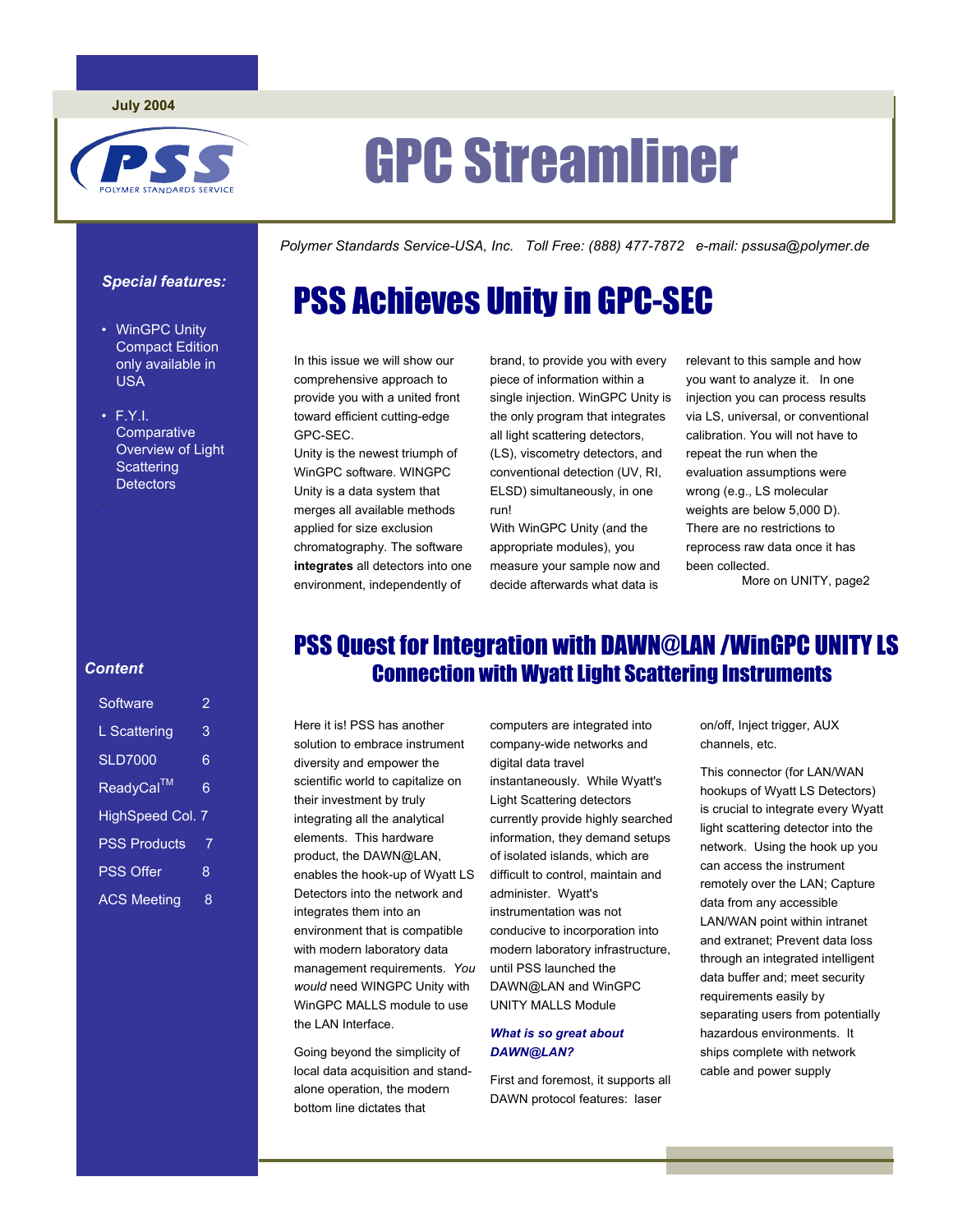# GPC Streamliner

# Software Solutions: WinGPC UNITY, Compact Edition



*"Bird-eye-view lets you always see what goes on. Always is up to date."* 

**ISO, DIN, GLP COMPLIANCE AND** 

**COMPLIANCE AND** 

ISO, DIN, GLP COMPLIANCE AND<br>COMPLETE SOFTWARE VALIDATION

**COMPLETE SOFTWARE VALIDATION** 

WinGPC UNITY is a Software Data System for liquid chromatography of polymers with focus on Gel Permeation / Size Exclusion Chromatography.

The WinGPC Unity Compact Edition, an entry-level product of unparalleled value, is ideal for a single instrument installation performing conventional GPC analysis with 1 to 3 detectors on a single PC.

Unity's market-wide compatibility allows the use of any detector RI, UV, ELSD, IR, etc, regardless of brand. The software will manage the data acquisition, data processing, documentation and results presentation to provide: Molecular Weight Distribution (MWD), Mw, Mp, Mn, and Poly-

| any HPLC instrument into a GPC      |
|-------------------------------------|
| instrument when you switch to       |
| appropriate columns and             |
| standards. WinGPC Unity             |
| salient features include a friendly |
| interface in the Windows            |
| operating system, which allows      |
| the view of raw data,               |
| chromatograms and calculated        |
| molecular weight distributions      |
| simultaneously; Powerful            |
| chromatogram and molar mass         |
| overlays provide application        |
| versatility; the video strip chart  |
| feature lets you monitor multiple   |
| injections; Unity's underlying      |
| database design provides            |
| powerful and secure data            |
| storage and retrieval capabilities  |
| that allow re-calibration or data   |
| re-processing; Automated GPC        |
| processes include: internal         |
| standard, calibration,              |
| recalibration, and reporting.       |
|                                     |

Page 2 of 8

dispersity D. Unity will convert

The optional WINGPC Report Designer Module enables you to create custom individual reports where you control the content (graphics, results/result tables, text entries etc.) in a word processing environment with formatting, calculations and number rounding capabilities.

Upgrade the WINGPC Unity Compact Edition. Add modules to fit your changing needs, whether they are to add complex measurement capabilities to one instrument or to expand from a single instrument to large SEC installations with true clientserver networks. Case specific configurations will be discussed and quoted upon request.

WINGPC UNITY MODULES **Client Server:** Allows various instruments to be accessible to many users simultaneously, via network **Triple PLUS detection:** multiple angles for Light scattering, viscosity and concentration detector(s). **Viscosity:** (1, 2, 3 and 4 capillary bridge designs) Intrinsic viscosity and Mark-Houwink coefficients & branching **Light Scattering: LS-**One angle measurement of absolute molar mass (LALS, RALS) and/or **MALLS**- multiple angles for absolute molar mass branching and radius of gyration. (MALS, TALLS) **2-Dimensional Chromatography:** Molar mass and composition distribution-: GPC-HPLC; LC/CAP- GPC, RPIC-NPLC, TREF-GPC, IC-GPC, GPC-GC, GPC-CE, and GPC-SFC **Heparins and End-group Analysis Multi Instrument Copolymer:** Average chemical composition **Acquisition Chemical Heterogeneity: HPLC-type separations Report Designer:** Produce eye-catching graphs and documentation for reports and presentations.

**UNITY** SEC-GPC: Molar Mass averages and distributions Mw, Mp, Mn, D

### **System Requirements:**

Pentium, Windows 2000 or XP 40 GB Hard disk 256 or better RAM RS-232 Com Port 17 in or larger monitor.

**Part Number: Description:**<br>WinGPC-com1 Data acquisition and processing from 1 detector \$4.995 WinGPC-com1 Data acquisition and processing from 1 detector<br>WinGPC-com2 Data acquisition and processing from 2 detectors WinGPC-com2 Data acquisition and processing from 2 detectors \$5,495<br>WinGPC-com3 Data acquisition and processing from 3 detectors \$5,995 WinGPC-com3 Data acquisition and processing from 3 detectors<br>WinGPCRD Report Designer Module Report Designer Module  $$1,295$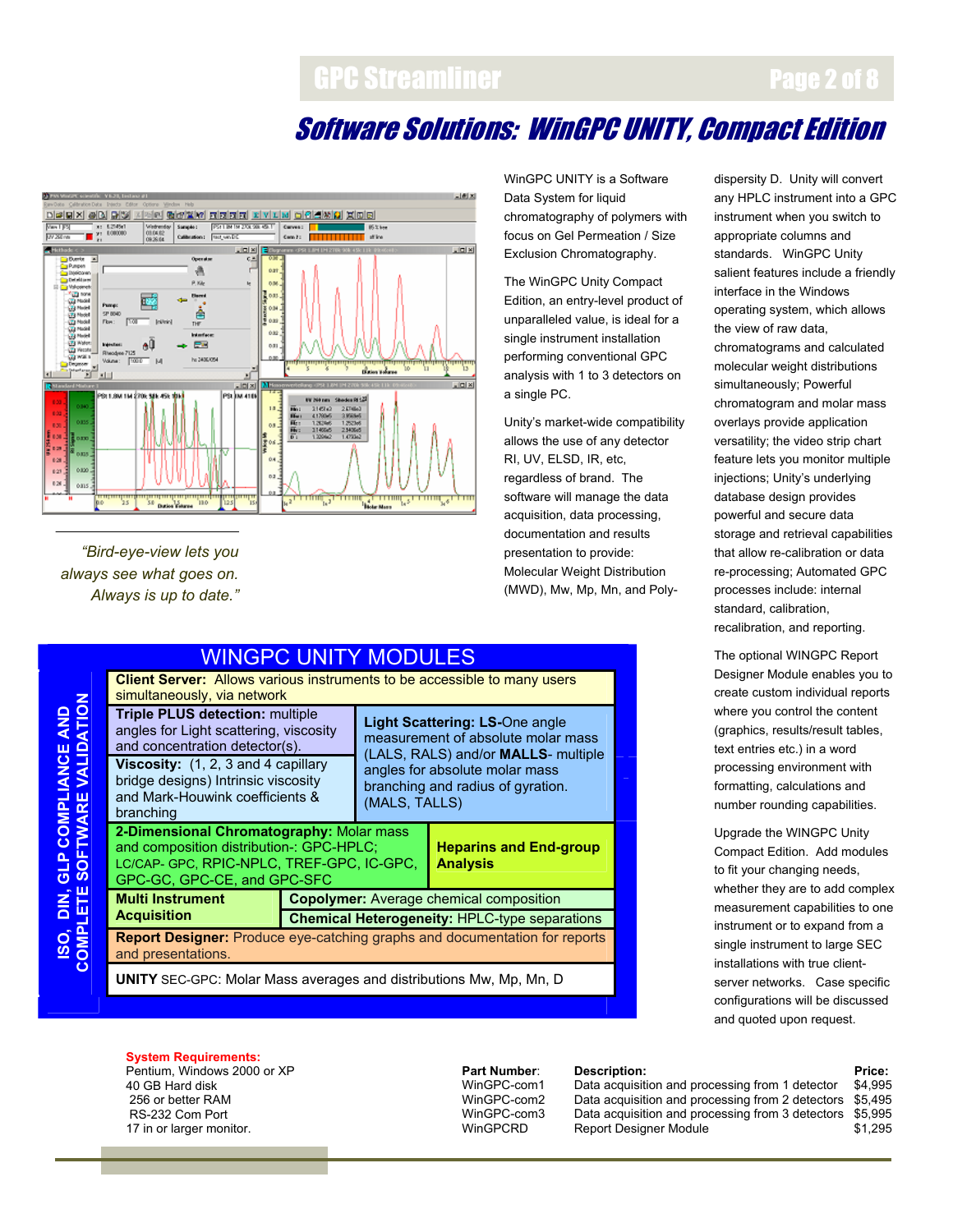# **F.Y.I.** *Not all Light Scattering Detectors are created equal!*<br>Comparative Overview by Peter Kilz

The evolution of customer demands and laboratory requirements calls for instrumentation that provides cost effective high performance, specifically to meet the needs of the ever-evolving field of biopolymer applications. A review of measuring principles of Light Scattering (LS) Detectors is included here to equip the user with decision-making facts to select instrumentation. The following LS detectors are included: Low Angle LS (LALLS); Right Angle LS (RALLS); Two/three Angle LS (TALLS) and Multi Angle LS (MALLS). .

Gel Permeation Chromatography (GPC a.k.a. SEC or GFC) is used to characterize macromolecules: molecular weight distribution, structure distribution, end group and branching distributions. [1] When coupled with LS detectors, more extensive structure information (branching and density) is possible even without calibration with reference materials. [2a,b,c]. Depending on the type of LS instrument used, various qualitative and quantitative properties can be determined:

- Radius of gyration (Rg)
- Degree of branching (long chain branching)
- Changes of the molecular structure
- Aggregation-/agglomeration behavior
- Aging/storage processes.

### Basic Measuring Principles

### **Low Angle Laser Light Scattering (LALLS)**

Due to its construction LALLS has a complicated optical setup [3a,b] that often results in signal interference impulses ("Spikes") when small air bubbles or particles get into the measuring cell **(Fig. 1).** The cell needs to be cleaned frequently from sediments that affects the optical behavior and creates external scatterings. LALLS does not deliver values like branching degree (an angle-dependent measurement). The LALLS advantage is the exact measurement of high molecular weights (> 10 Million. g/mol) free from angle extrapolation errors [4].

### **Right Angle Laser Light Scattering (RALLS)**

The construction of the LS with one scattering signal at 90° RALLS is very simple and sturdy. Its signal occurs usually with minimum interference, but RALLS produces correct results only for relatively small molecular weights: about 200-kg/mol or molecule sizes smaller than10 nm without additional structural information. For measurements of higher molecular weight samples the LS signal has to be corrected with a viscosity detector [5], thus requiring assumptions, which cannot easily be verified.

### **Two-Angle Laser Light Scattering (TALLS)**

From PSS experience the use of



**Fig 1** See the interference of the  $7^\circ$  LALLS-signals (red) compared to the excellent signal/noise ratio of the RI signal (green)

two- or three angles LS instruments does not considerably improve the situations mentioned above. The two-angle LS instruments operating at 15° and 90° often present both disadvantages of LALLS- and RALLS instruments [6]: use assumptions and small angle signal presents interference, like those shown on **Figure 2.**

The range of angles offered by the available three-angle instruments is too small



**Figure 2:** View of Raw Data of a Two-Angle Light Scattering Instrument; It shows the lower share of signal interferences in THF (with a largely branched PMMA); the different structures can be differentiated in terms of quality, but not easily in quantity with the TALLS procedure.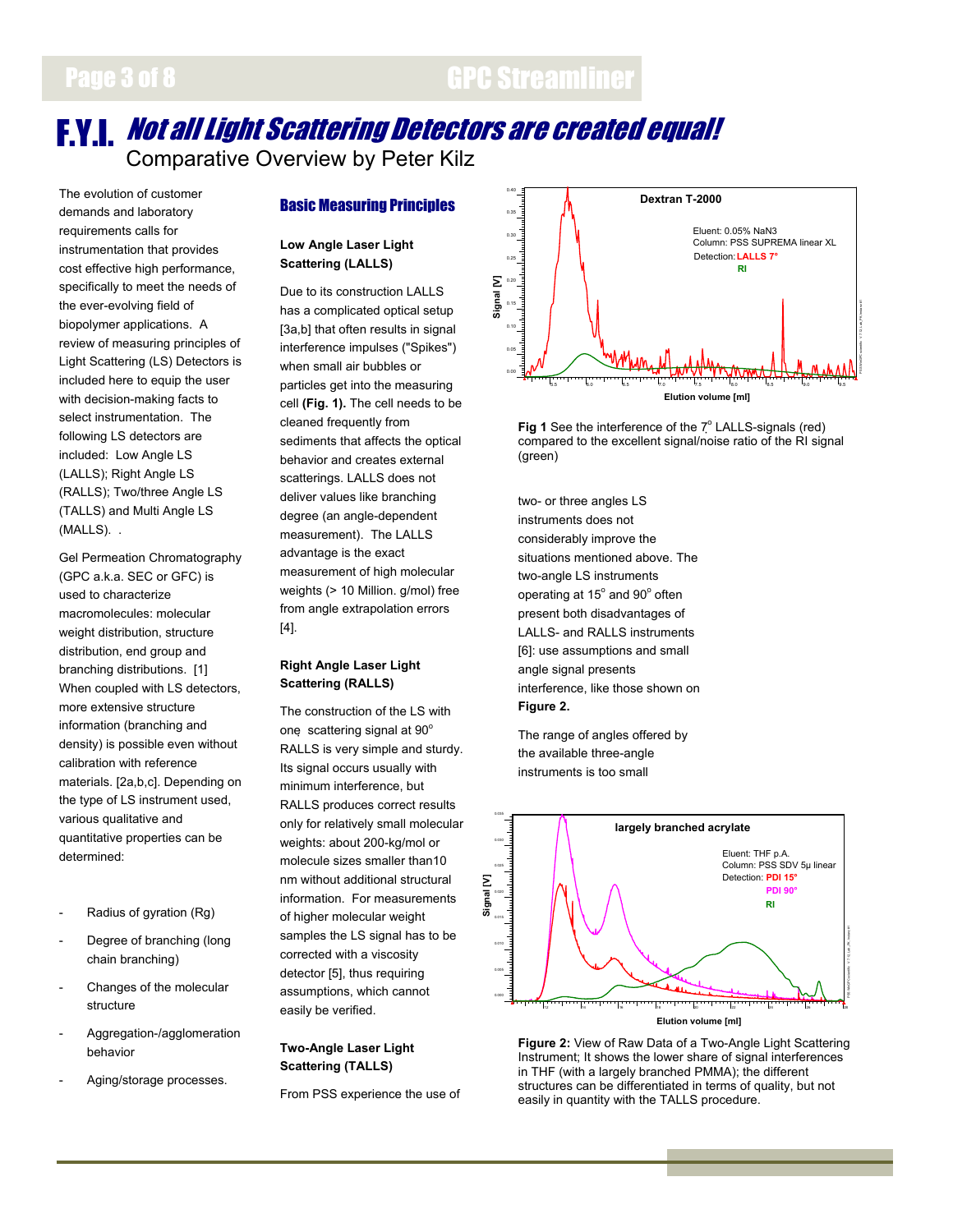# GPC Streamliner **Page 4 of 8**

# Comparative Overview (continued)



**Figure 3**: Light Scattering and RI Signal of a High-Molecular Polyacrylate measured with a Three-Angle LS Instrument Here the susceptibility to interferences of the LS-signals at small angles is compared with the wider-angle scattering (RI signal not visible very well in this graph).



**Figure 4**: Schematic setup of commercial MALLS light scattering cell; shows the light path from the photo cell angle that deviates from the scattering angle.



**Fig 5:** Setup of the Cylindrical Light Scattering Cell [8b] of the scattering light instrument PSS SLD 7000 MALLS. A 90 $^{\circ}$  phase transition leas to a significantly better signal quality (see Fig. 6)

(realistically about  $50^\circ$  to  $120^\circ$ ) to be able to deliver independent information about the structure over an extensive molecular weight range. These small angle instruments usually yield good quality signals with interferences comparable to those of wide-angle scattering see **Figure 3.** For small molecules (isotropic scattering) TALLS can be used with similar results to those of the much less expensive RALLS detector.

### **Multi Angle Laser Light Scattering (MALLS)**

The available MALLS instruments overcome the limitations of LALS and offer the best use of LS [7]. The range of angles available typically 30 $\degree$  to 150 $\degree$  is more important, than the number of angles. To obtain an exact description of most scattering functions seven angles are sufficient more angles become redundant carrying unnecessary increases in capital and operation costs

Quality and stability of the signals highly depend on the construction of the measuring cell. One MALLS detector uses a glass bloc with a longitudinal bore. **Figure 4** shows the light path from the photocell angle that deviates from the scattering angle. This design requires mathematical corrections to account for the refraction caused by phase transition solution-glass, glass-air, at angles other than 90°. This effect is notorious in small angle

signals, which are subject to interferences or even rendered useless for measuring purposes.

### **Improvement of the MALLS Technique**

A seven angle LS instrument has traditional cylindrical-cell geometry is depicted in **Figure 5**. The optical fibers are built in the cell wall at 90° angle. The right angle phase transition leads to a great signal quality, better than the previous design. The right angle prevents light refraction effects and minimizes the share of external light [8], leading to high signal/noise ratios and excellent signal forms. This self-venting, cylindrical cell has small dead volume and highpressure stability (35 bar).

The GPC analysis of a paint binding agent system with the light scattering Instrument PSS SLD 7000 is shown in **Fig. 6.**  It presents a direct comparison of the raw signals at  $35^\circ$ , 90 $^\circ$ and 145° and the concentration detector signal. The multi-modal paint-binding agent covers a wide molecular weight range (10 million up to 1000 g/mol). The black curve shows a reliable measurement of the molecular weight even for the relatively small concentration and molecular weight. In the high-molecular range the quality of the raw signals is very good, below about 10 kg/mol a slight noise can be detected. This is due to the used measuring principle since the strength of the LS signal is proportional to the concentration and the molecular weight. When both factors are small their product is very small and therefore the signal/noise ratio will naturally

d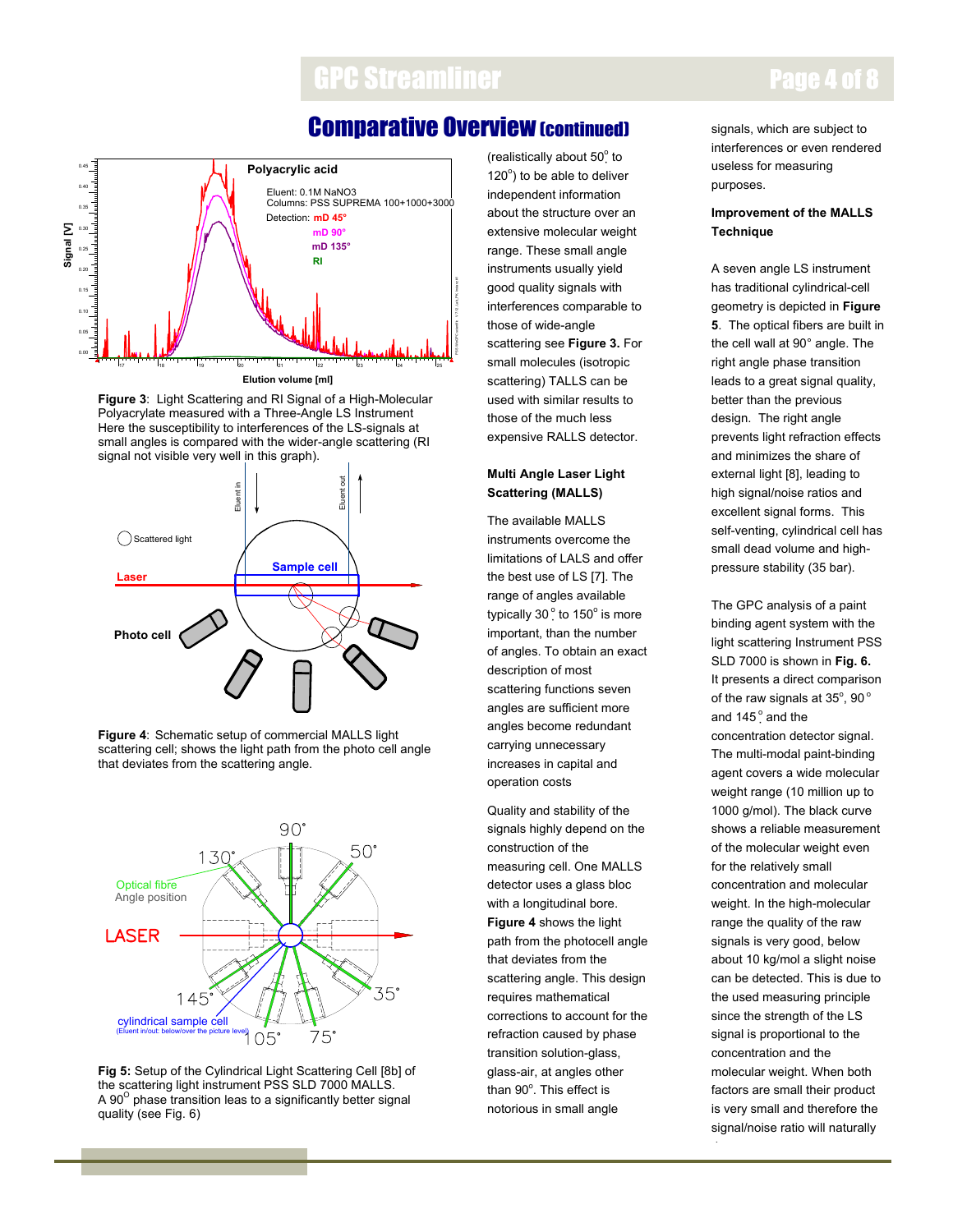# Page 5 of 8 GPC Streamliner

# Comparative Overview (continued)

### **Conclusions**

The light scattering detection in GPC can lead to considerably more information when various angles are measured. Therefore MALLS provide a more complete approach to maximizing the information. Seven simultaneous angles measured with minimum interference, maximum sensitivity and reliability place the PSS SLD 7000 in a leading position within the market. The high performance PSS SLD 7000 instrument operates with the PSS WinGPC, an efficient flexibly and expandable software solution that smoothly fits into the existing laboratory environment and delivers fast and sound answers on actual questions about natural, synthetic and (bio) polymers.

### **References:**

[1]S. Mori, H.G. Barth: Size Exclusion Chromatography; Springer, Berlin, 1999

[2]a)H.G. Barth, J.W. Mays: Modern Methods of Polymer Characterization; Wiley: New York, 1991

b) H.G. Barth, "Hyphenated Polymer Separation Techniques. Present and Future Role". In: T. Provder, H.G. Barth, M.W. Urban (Eds.), Chromatographic Characterization of Polymers. Hyphenated and Multidimensional Techniques, Chapter 1, Adv. Chem. Ser. 247, American Chemical Society, Washington, DC, 1995

c) C. Jackson, H.G. Barth, In: C.S. Wu (Ed.) Molecular Weight Sensitive Detectors for Size Exclusion Chromatography, Chapter 4, Marcel Dekker, New York, 1995

[3] a) A.C. Ouano, W. Kaye, J. Polym.

Sci. Polym. Chem. Ed. 1974, 12, 1151

b) M. Haney, Book of Abstracts, Int'l MM Symposium, p.20, Amsterdam. 2003

[4]M. Anderson, K.G. Wahlund, B. Wittgren, Book of Abstracts, Int'l MM ymposium, p. A19, Amsterdam. 2003 [5]W. Yau, ChemtractsMacromol. Chem. 1, 1 (1990)

[6]T.H. Mourey, H. Coll, J. Appl. Polym. Sci., 56, 65 (1995)

[7]a)C. Jackson, H.G. Barth, In: C.S. Wu (Ed.) Molecular Weight Sensitive Detectors for Size Exclusion Chromatography, Chapter 4, Marcel Dekker, New York, 1995

C. Jackson, H.G. Barth, Trends Polym. ci., 2, 203 (1994)

[8]a) F. Florenzano, R. Strelitzki, W. F. Reed, Macromolecules, 31, 7226 (1998)

b)W. Reed, US Patent 6,052,184

[9]a)T. Hofe, H. Königsmann, Lichtstreuung an Polymeren, ohne Kenntnis von dn/dc ein Lotteriespiel?, GIT Fachz. Lab., 47, Heft 4 (2003) (im Druck)

b)P. Kratochvil, In: A.D. Jenkins (Ed.) Classical Light Scattering from Polymer Solutions, Polym. Sci. Libr. 5, Elsevier, Amsterdam, 1987

[10]D. Held, Neue Möglichkeiten mit neuartigen online Mehrwinkellichtstreudetektoren, Proceedings Incom Symposium,

Düsseldorf, 2003; online edition: www.incomsymposium.de/InCom200 3/Inhalt/send\_Tagungsband\_Lang? schluessel=20



**Fig 6:** GPC-Analysis of a Paint Binding Agent System with the Light Scattering Instrument PSS SLD 7000 in THF



*New instrumentation provides you choices Best Value in the Market!!*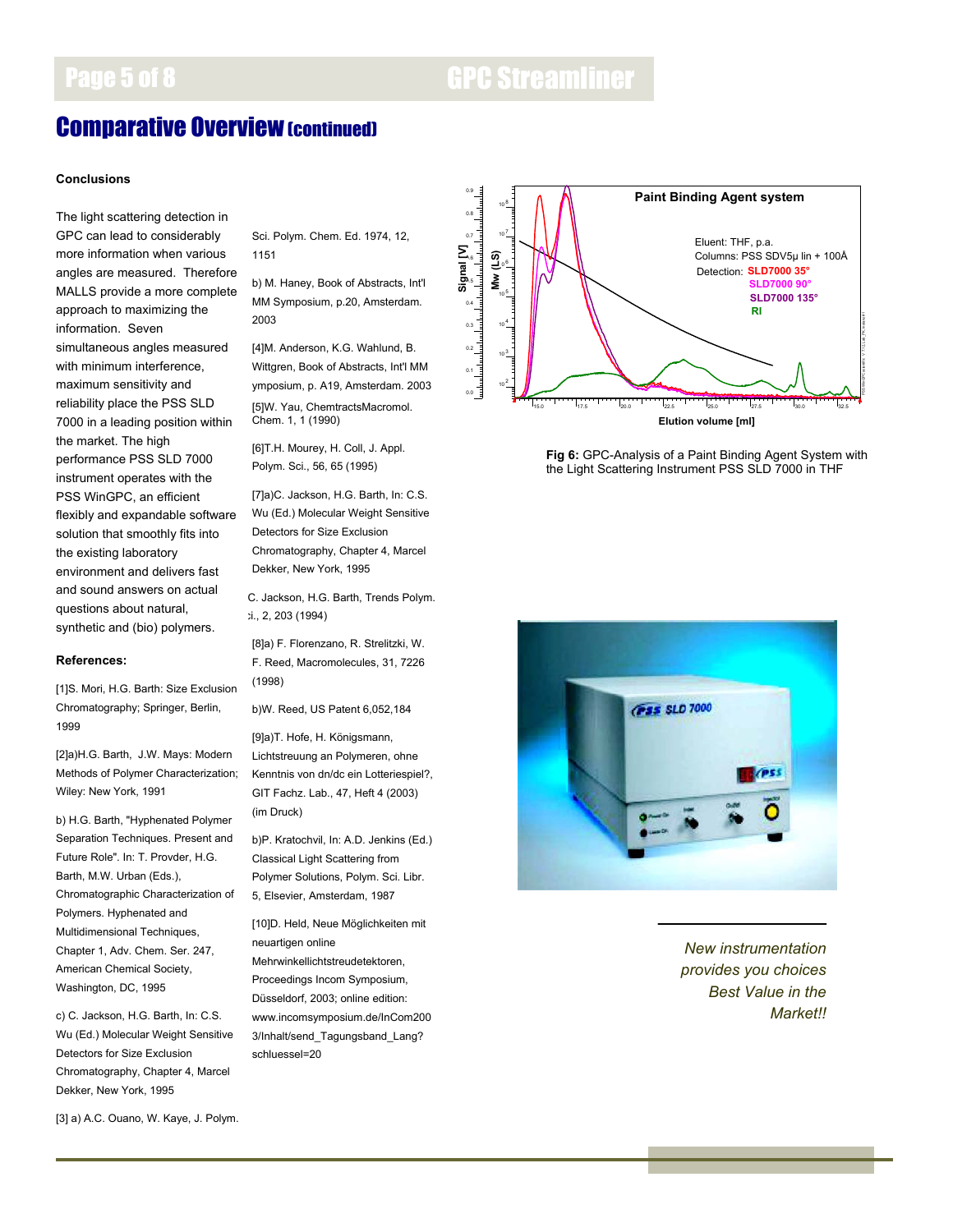# GPC Streamliner **Page 6of 8**

# PSS SLD7000 Instrument features

**Relevance:** simultaneous measurement of seven angles between  $35^{\circ}$  and  $145^{\circ}$ .

**Reliability:** by optimized flowing paths and separated optics/electronics: self-venting, cylindrical measuring cell with index matching, small dead volume and high-pressure stability (35 bar).

**Sensitivity:** ultra-sensitive CCD

detector and the optical fiber technique.

**Accuracy and precision:** resulting from extremely small scattering volume (20 µl) low noise and minimal scattered light.

**High signal quality:** small cell volume (50 µl) prevents band broadening and other artifacts; USB data transfer.

**Easy handling:** plug and play operation: seamless WinGPC Unity integration with multiple systems and detectors (e.g. viscosity).

**Flexibility:** can be used as detector or as a stand-alone LS instrument.

**Compact design:** optimized instrument design taking advantage of all known miniaturizing concepts.

# **ReadyCal™ Kits**



This product allows you to prepare a 12-point calibration curve within minutes, without the mess of weighing. Just add solvent to three vials, one of each color; let it stand for two hours, shake gently and load into your auto-sampler for analysis. Each kit contains 30 auto sampler vials that are color coded for your convenience (10 calibration curves). The kit comes with a quality certificate with all information you need. Available in two auto-sampler vial sizes: 4ml and 1.5ml - same price - just specify size when ordering

### *"12 point calibration curve in 3 injections"*

The Following ReadyCal Kits are available:

| <b>Description</b>              | MW Range (D)      | Content    | <b>Part Number</b> | Price |
|---------------------------------|-------------------|------------|--------------------|-------|
| Poly(styrene) ReadyCal 1.5ml    | 400 - 3.000.000   | 10x3 vials | PSS-pskitr1        | \$375 |
| Poly(styrene) ReadyCal 1.5 Low  | 162 - 70.000      | 10x3 vials | PSS-pskitr1l       | \$450 |
| Poly(styrene) ReadyCal 1.5 High | 1.500 - 6.500.000 | 10x3 vials | PSS-pskitr1h       | \$450 |
| PMMA ReadyCal1.5                | $500 - 3.000.000$ | 10x3 vials | PSS-mmkitr1        | \$425 |
| PEO/PEG ReadyCal                | 200 - 1.200.000   | 10x3 vials | PSS-peokitr1       | \$425 |

| <b>MW Range (D)</b> | Content    | <b>Part Number</b> | <b>Price</b> |
|---------------------|------------|--------------------|--------------|
| 400 - 3.000.000     | 10x3 vials | PSS-pskitr1        | \$375        |
| 162 - 70.000        | 10x3 vials | PSS-pskitr1l       | \$450        |
| 1.500 - 6.500.000   | 10x3 vials | PSS-pskitr1h       | \$450        |
| 500 - 3.000.000     | 10x3 vials | PSS-mmkitr1        | \$425        |
| 200 - 1.200.000     | 10x3 vials | PSS-peokitr1       | \$425        |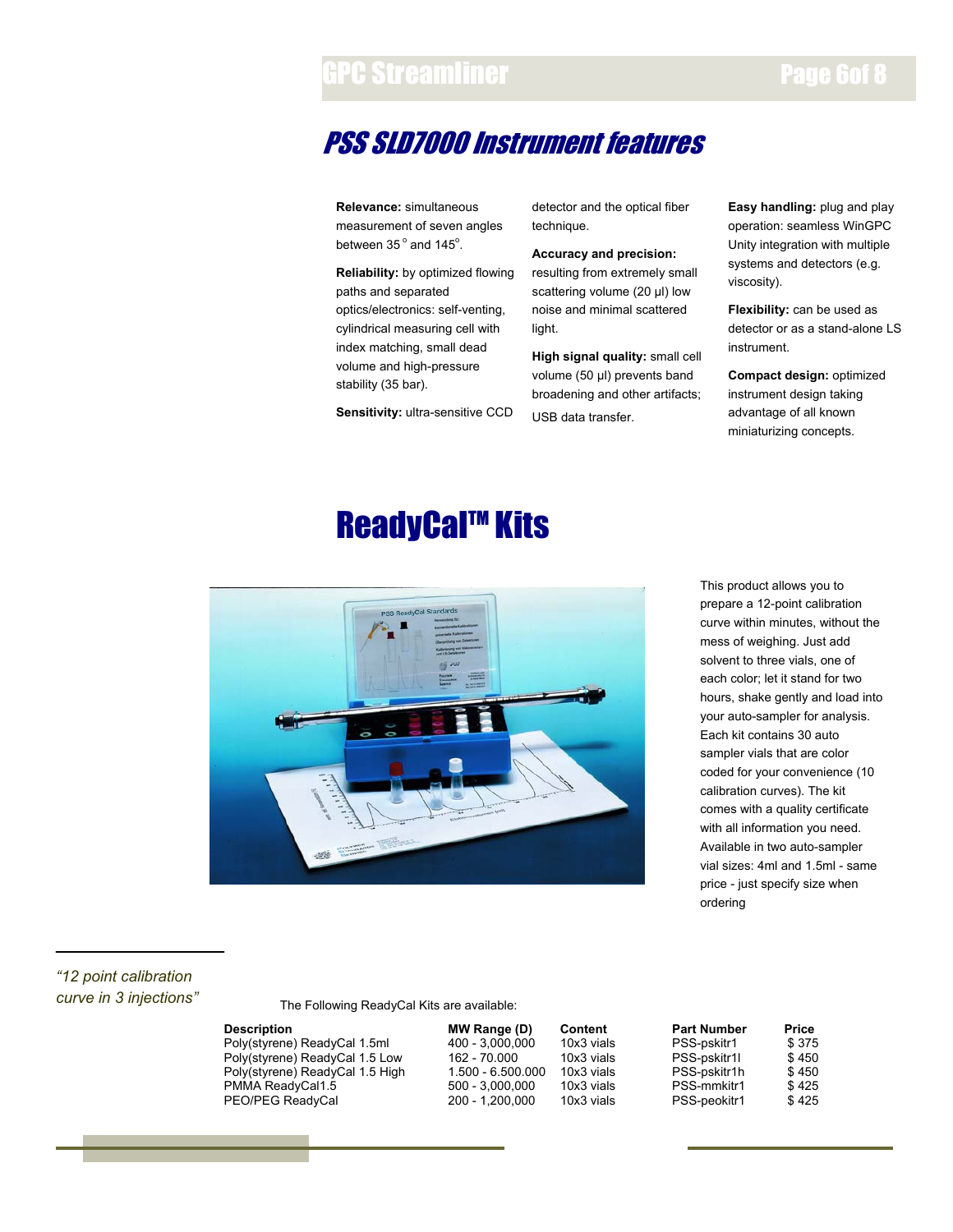# HighSpeed Columns

The PSS **HighSpeed** family of columns permits dramatic reductions in GPC analysis time for polymers > 2000D, without loss in resolution, accuracy or reproducibility. PSS HighSpeed columns (**20mmx50mm)** have a larger diameter and a shorter length than their typical analytical counterparts (8mm x 300mm), and the ability to operate at optimum flow rates of 6.25 ml/min while keeping same linear flow, equal resolution and polymer information: Mw, Mn, Mp and PDI. They have unparalleled ability to produce a 12 point calibration curve in just

ten minutes; (Polystyrene 374 to 2.3Million D shown below). Optimum column design helps expedite product screening, process control, and rapid sample throughput.

These columns can substitute the analytical columns without modifications to your LC system, as long as your pump and detectors can accommodate 6.25 ml/min. At this flow rate, you will use the same amount of solvent you currently use, but your elution occurs quicker. Our claim is not that you will save eluent, but that you will save precious time.

### **HighSpeed Columns Applicability Example 19 Columns Applicability Example 19 Columns 19 Columns Applicability Example**

GRAL/GRAM PMMA, Dextran, Cellulose nitrate DMF, DMAc, NMP, DMSO 2000 to 1Million<br>MCX 10um or 20um Sulfonates Apple juice Agueous Aqueous 2000 to 5Million MCX 10µm or 20µm Sulfonates Apple juice And Aqueous Aqueous 2000 to 5Million<br>1990 to 5Million 2000 to 5Million Proteins PolyDADMAC Aqueous 2000 to 5Million NOVEMA Polycations, Proteins PolyDADMAC Aqueous 2000 to 5Million PFG 7µm, Polyethylene-terephthalate, Nylon HFIP 2000 to 10<br>POLEFIN Polyolefin's Polyolefin's POLEFIN Polyolefin's TCB < 8 Million SDV HR 3µm Cligomers Coligomers THF, Toluene, CHCl3 2000 to 1Million<br>1990 SDV 5µm Crganic soluble polymers PS, PMMA THF, Toluene, CHCl3 2000 to 10Million<br>1990 SDV 10µm or 20µm Crganic soluble polymers PS, PMMA THF, Toluene SDV 5um Crganic soluble polymers PS, PMMA THF, Toluene, CHCl3 2000 to 10Million SDV 10µm or 20µm Organic soluble polymers PS, PMMA T HF, Toluene, CHCl3 2000 to 50 Million



SUPREMA 10 or 20um Gelatin, Bio-polymers, Dextrans Aqueous Aqueous 2000 to >100 million

# PSS Product Selection Overview

Our comprehensive product line includes:

- Reference Polymer Standards and Calibration Kits that support the highest standards of quality: ISO, DIN, EN, ASTM, GLP, Organic or aqueous.
- GPC/SEC Columns and Specialty Gels.
- PSS HighSpeed columns that increase your sample throughput up to ten fold.
- WinGPC UNITY, a GPC Data System that integrates all your LC instrumentation into one

environment, works well with all brands and grows with your needs

- GPC Instruments, Viscometry and Light Scattering Detectors
- Contract Laboratory Services.
- Method Development
- Consulting and Training
- Solutions for custom made polymers; custom stationary phases and/or software